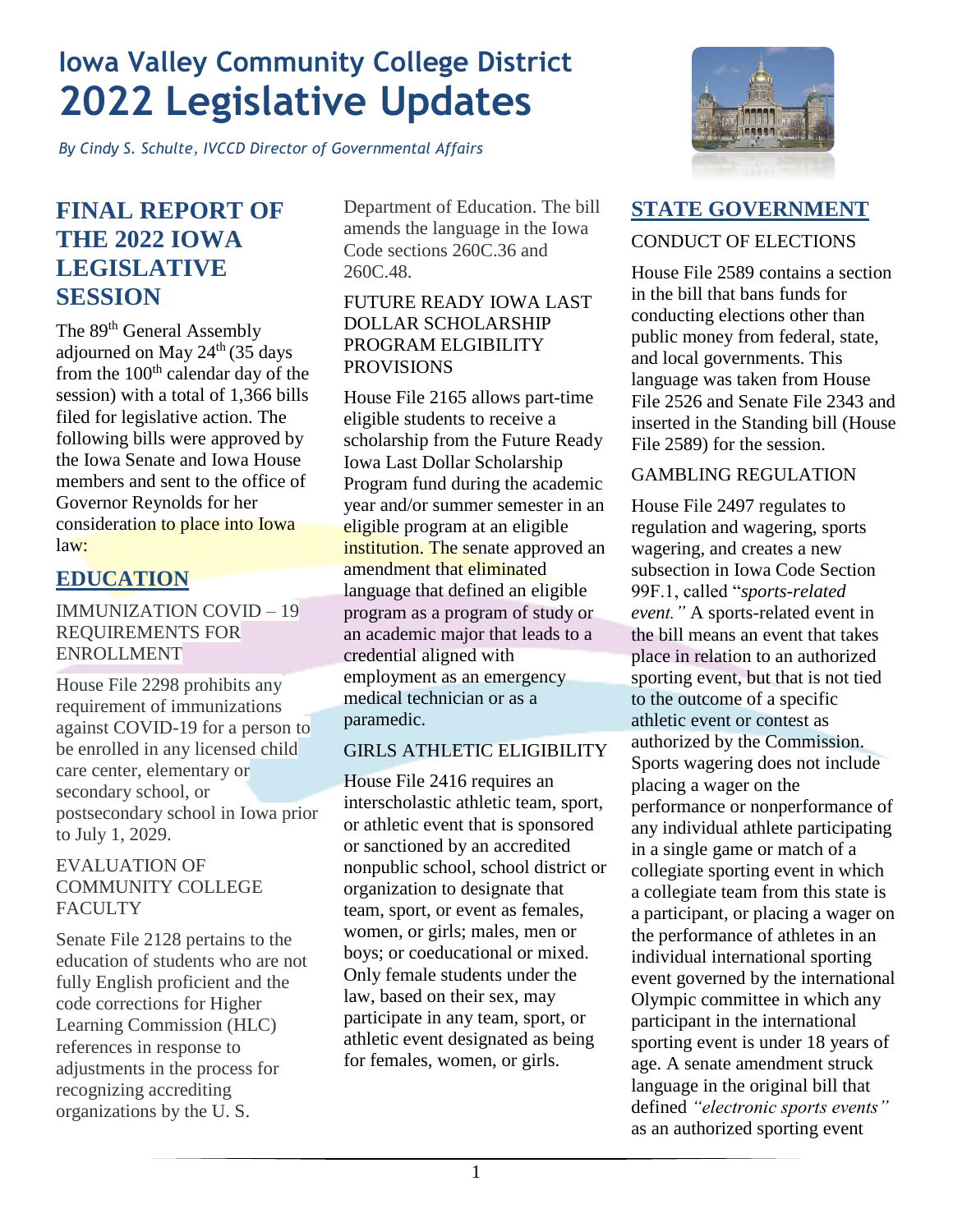# **Iowa Valley Community College District 2022 Legislative Updates**

*By Cindy S. Schulte, IVCCD Director of Governmental Affairs* 

which would allow anyone 18 years of age or older opportunities to place wagers on sporting events.

### ASSESSMENT OF FEES – COPYING OF PUBLIC RECORDS

Senate File 2322 requires that the examination and copying of public records shall be done under the supervision of a lawful custodian of the records or the custodian's authorized designee. The lawful custodian shall make every reasonable effort to provide the public record requested at no cost other than copying costs for a record which takes less than thirty minutes to produce.

#### ELECTRONIC SUBMISSION OF BIDS FOR PUBLIC IMPROVEMENT CONTRACTS

Senate File 2279 creates a new section in Iowa Code Section 26.7 that requires a notice be given to bidders to provide that bids may be received in an electronic format as determined by the government entity. The government entity will be required to record the date and time the bid was received.

## **AGRICULTURE**

### ARTISANAL DAIRY PROCESSING PROGRAM

Senate File 2290 creates a task force under the direction of the Iowa Department of Agriculture and Land Stewardship (IDALS) to explore the feasibility of establishing an artisanal dairy

processing program at a Community College.

### ARTISANAL BUTCHERY TASK FORCE

House File 2470 adopts and implements recommendations of the Artisanal Butchery Task Force that was provided to the Iowa General Assembly on December 30, 2021. The DE will be required to collaborate with the state board of education to establish the framework for a one-year Community College certificate program for artisanal butchery. The Iowa Department of Agriculture and Land Stewardship (IDALS) will collaborate with the ISU Extension and Outreach to develop and maintain a direct-toconsumer tool kit that contains, at a minimum, the information detailed in the task force report. The IDALS will develop and maintain a directory of meat lockers in Iowa no later than December 31, 2022.

## **APPROPRIATIONS**

### EDUCATION APPROPRIATIONS

House File 2575 (Education Appropriations) appropriates FY23 state funding for education. The following appropriations were made to Community College programs:

C.C. State General Aid - \$221,658,161 or an increase of \$6.5-million or 3.0%



FRI Last Dollar Scholarship Program – \$23,927,005 or an increase of \$922,261 or +0.4% Postsecondary Summer Classes for High School Students Program - \$600,000 (same level as LY)

Adult Education and Literacy Programs - \$500,000 (additional funding added during the 2021 session) (same level as LY)

Iowa Skilled Worker and Job Creation Fund - \$40.3-million (same level as LY)

- Workforce Training and Economic Development Fund (WTED) - \$15.1 – million
- GAP Tuition Assistance \$2-million
- PACE \$5-million
- ACE Infrastructure (260G) - \$6-million
- Statewide Work-Based Learning Intermediary Network Fund - \$1.5 million
- Adult Literacy Programs \$5.5-million

For more information about the activity during the 2022 legislative session, please contact:

Cindy Schulte, Director of Governmental Affairs [Cindy.Schulte@iavalley.edu](mailto:Cindy.Schulte@iavalley.edu) or call:

Cell: 641.485.4456 Office: 641.844.5602